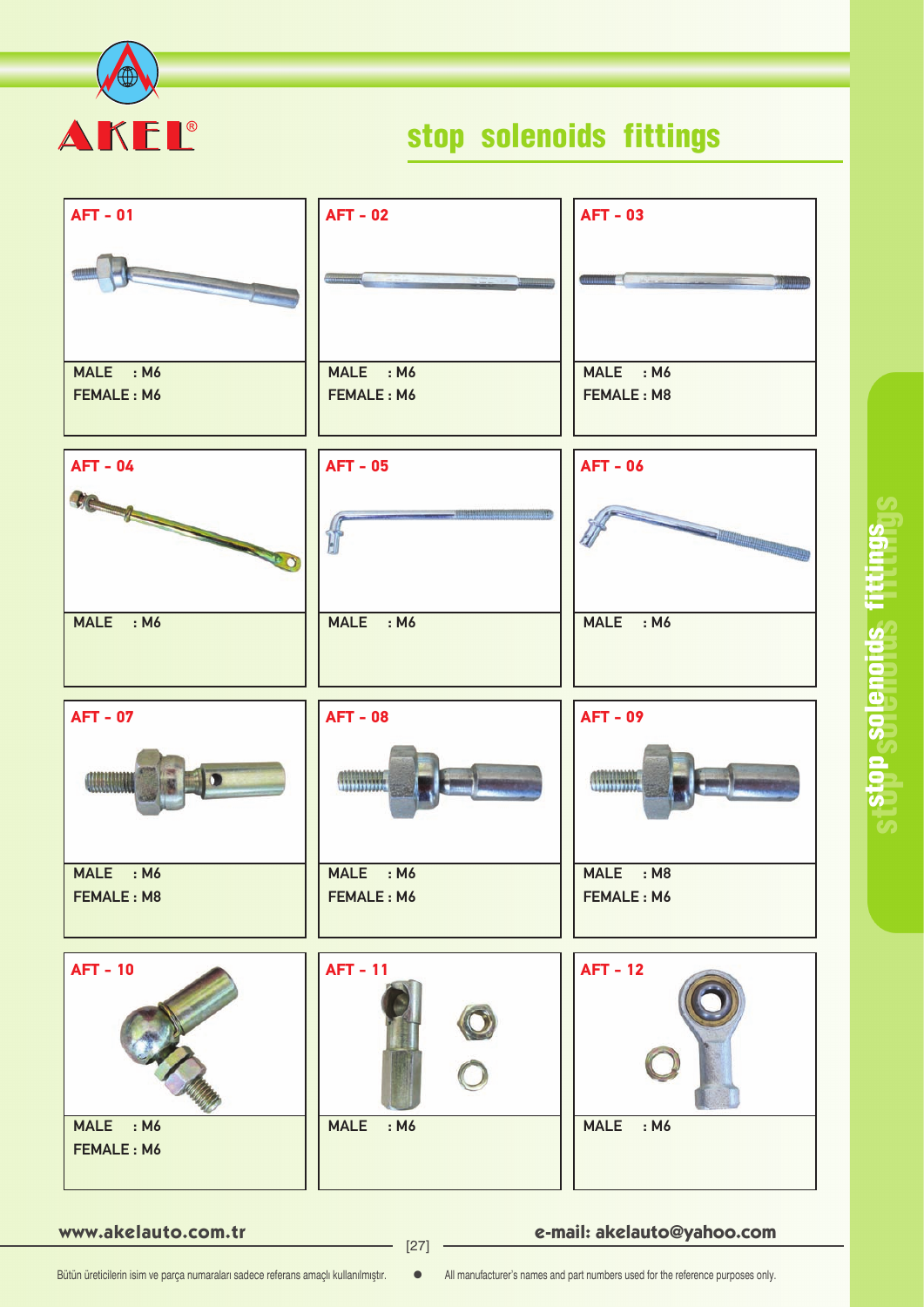# stop solenoids fittings





#### **www.akelauto.com.tr e-mail: akelauto@yahoo.com** [28]